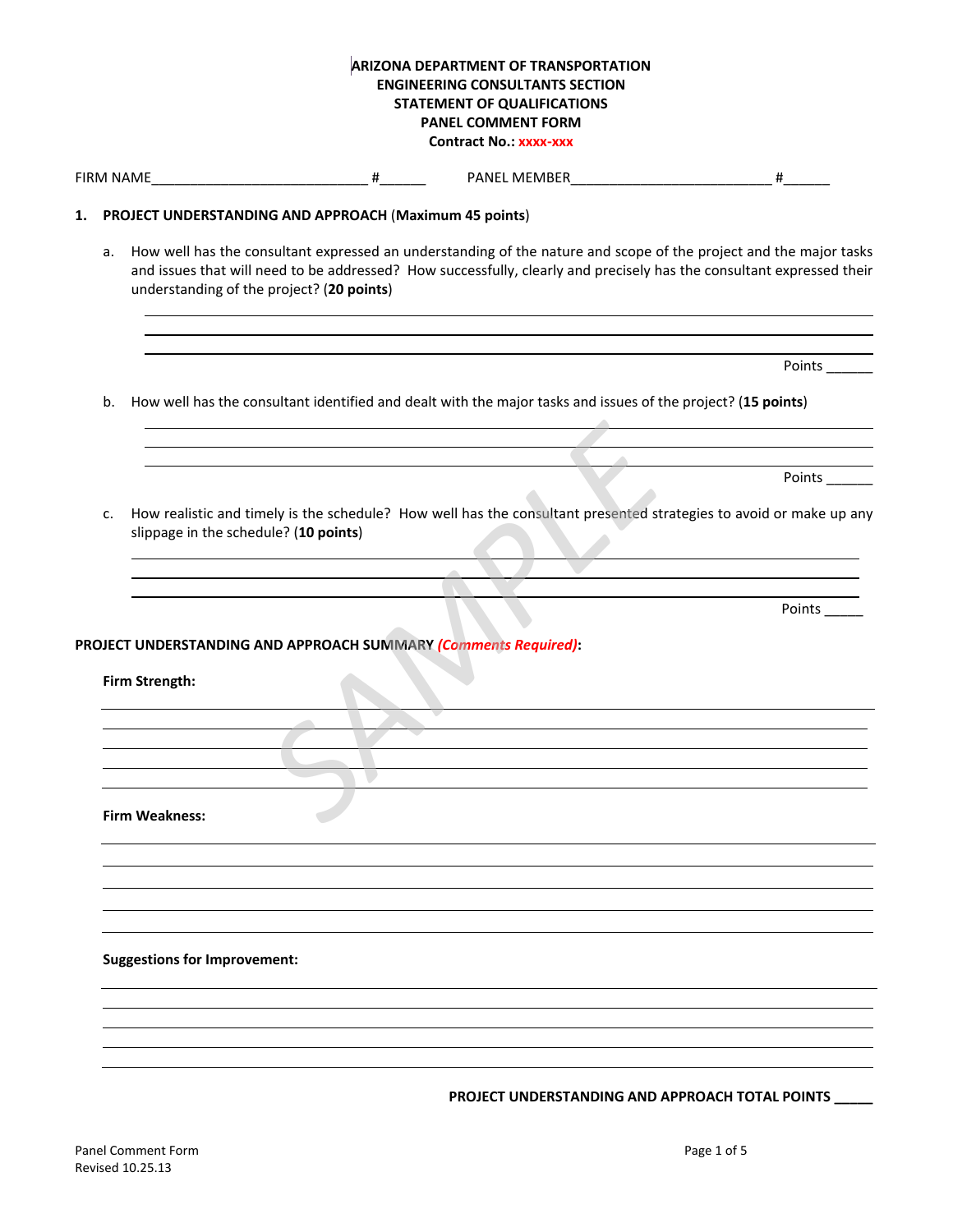## **2. PROJECT TEAM** (**Maximum 35 points**)

a. Does the Project Principal have the authority necessary to commit firm resources and act on behalf of the consultant regarding contractual matters, disputes, quality and timeliness of services to be provided? What is this person's experience and record of performance on past projects of similar type and magnitude? How has this individual been responsive to clients in the past? (**3.5 points**)

<u> 1989 - Johann Stoff, amerikansk politiker (d. 1989)</u>

b. What is the level of ability and experience of the proposed Project Manager? What is the person's record of accomplishing similar projects in the past in terms of (1) quality of work, (2) meeting schedules, and (3) responsiveness to special needs and concerns of the client? To what degree does the Project Manager demonstrate having adequate time to commit to the project? (**14 points**)

 $\mathcal{L} = \{ \mathcal{L} \mid \mathcal{L} \in \mathcal{L} \}$  . The contract of the contract of  $\mathcal{L} = \{ \mathcal{L} \mid \mathcal{L} \in \mathcal{L} \}$ 

c. What level of expertise do other key members of the project team provide to deal with the scope of this project? How well are the roles of the key members of the team clearly defined and how well do these definitions support the

<u> 1989 - Johann Barn, amerikan bernama di sebagai bernama dalam pengaran bernama dalam pengaran bernama dalam </u>

and/or experience do they have that uniquely supports their ability to perform the work? (**7 points**)

<u> 1989 - Johann Stein, Amerikaansk politiker (</u> 

delivery of the project? Do they have all the required licenses and registrations? What other essential training

Points

Points \_\_\_\_\_\_

Points \_\_\_\_\_\_

d. Did the consultant specify who will be responsible for the construction cost estimating? How does the person's experience relate directly to the project? (**3.5 points**)

the contract of the contract of the contract of the contract of the contract of the contract of the contract of  $\overline{\phantom{a}}$  , and the contract of the contract of the contract of the contract of the contract of the contract of the contract of the contract of the contract of the contract of the contract of the contract of the contrac

Points \_\_\_\_\_\_

e. How successfully does the team matrix demonstrate the ability, qualifications and time commitment of each key team member to complete project requirements? How has the consultant demonstrated that there is sufficient time to be committed by key staff to successfully complete project requirements? What is the degree to which key staff members are currently involved with other projects? (**7 points**) Itise do other key members of the project team provide to deal wites of the key members of the team clearly defined and how well do toet? Do they have all the required licenses and registrations? We were that uniquely supp

<u> 1989 - Johann Harry Harry Harry Harry Harry Harry Harry Harry Harry Harry Harry Harry Harry Harry Harry Harry</u>

<u> 1989 - Johann Barn, amerikan bernama di sebagai bernama dalam pengaran bernama dalam pengaran bernama dalam </u> <u> 1989 - Johann Stoff, amerikansk politiker (d. 1989)</u>

**PROJECT TEAM SUMMARY** *(Comments Required)***:**

**Firm Strength:**

Points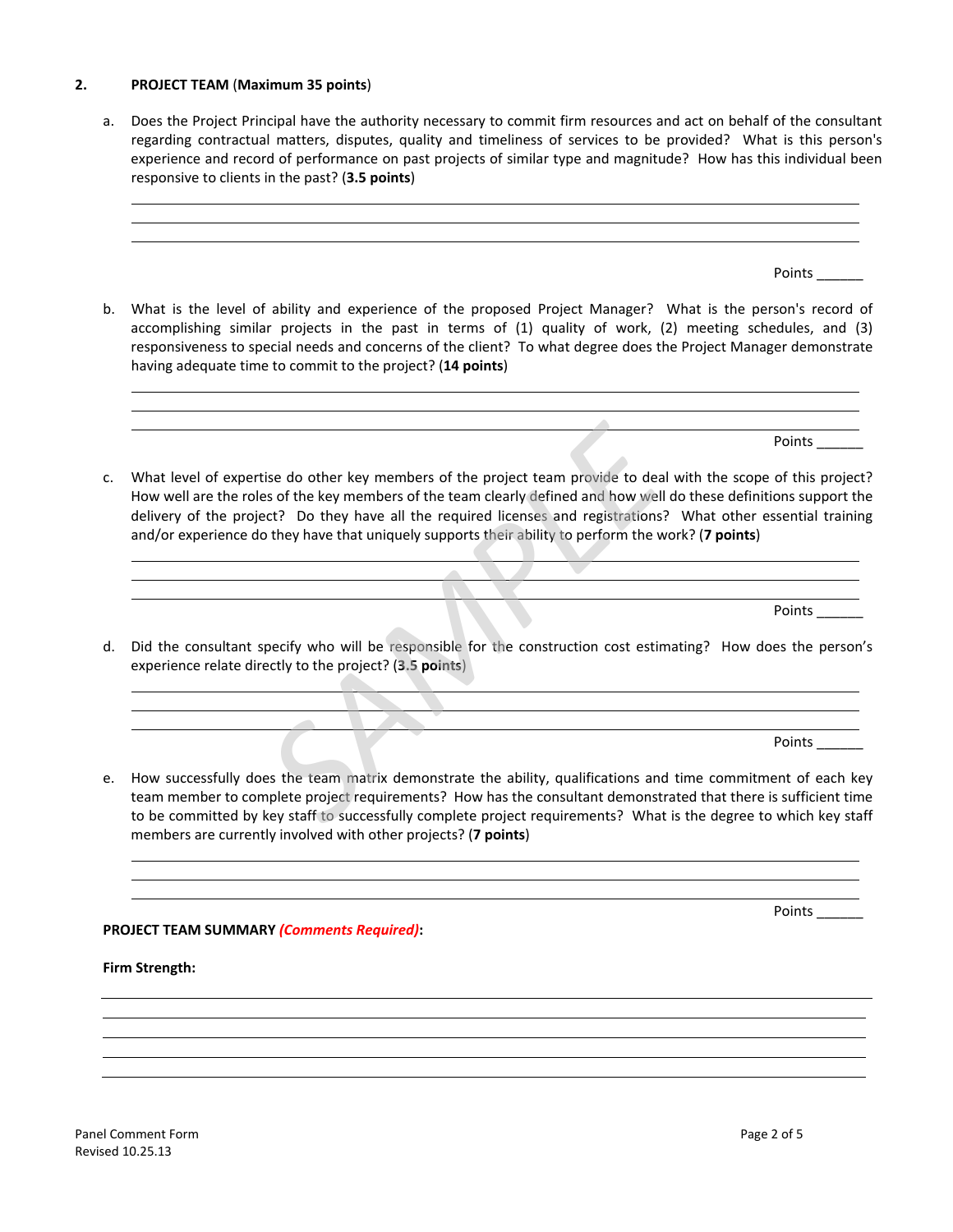#### **Suggestions for Improvement:**

## **PROJECT TEAM TOTAL POINTS** \_\_\_\_\_\_

### **3. FIRM CAPABILITY** (**Maximum 20 points**)

a. What level of experience as a Prime Consultant does the firm have that is relevant to this project? Are the firm's employees with the relevant experience participating in this project? What relevant similar sized projects has the firm worked on in the past? Were most of the projects completed by the proposing Prime Consultant? What is the degree of familiarity the Prime Consultant demonstrates with required standards and procedures? What level of expertise and commitment does the firm demonstrate to successfully complete the requirements of this project? (**8 points**) **num 20 points)**<br>
ience as a Prime Consultant does the firm have that is relevant to<br>
relevant experience participating in this project? What relevant s<br>
ie past? Were most of the projects completed by the proposing Pri<br>

the contract of the contract of the contract of the contract of the contract of

Points

b. What is the degree to which the Subconsultant(s) included on this team have the technical experience, available personnel and record of performance appropriate for their anticipated roles? How did the firm fit the subconsultant's qualifications/duties into the overall picture? (**5 points**)

 $\overline{\phantom{a}}$  , and the state of the state of the state of the state of the state of the state of the state of the state of the state of the state of the state of the state of the state of the state of the state of the stat <u> Andreas Andreas Andreas Andreas Andreas Andreas Andreas Andreas Andreas Andreas Andreas Andreas Andreas Andreas Andreas Andreas Andreas Andreas Andreas Andreas Andreas Andreas Andreas Andreas Andreas Andreas Andreas Andr</u>

2008 - January 1980, 1980, 1980, 1980, 1980, 1980, 1980, 1980, 1980, 1980, 1980, 1980, 1980, 1980, 1980, 1980,

Points

c. How has the firm demonstrated financial and staff resource capacity to complete the project by the length of time it has been in business and its ability to complete projects of similar size and complexity to that of this project? In what way has the consultant shown there will be qualified personnel available to complete this project as proposed? (**5 points**)

<u> 1989 - Johann Stoff, amerikansk politiker (d. 1989)</u> <u> 1989 - Johann Stoff, amerikansk politiker (d. 1989)</u>

Points \_

d. How will the Prime Consultant's quality control program ensure a high quality final product? How has the Consultant's quality control program been successfully used on other similar sized and type projects in the past? (**2 points**)

<u> 1989 - Johann Stoff, deutscher Stoffen und der Stoffen und der Stoffen und der Stoffen und der Stoffen und de</u>

<u> 1989 - Johann Stoff, deutscher Stoffen und der Stoffen und der Stoffen und der Stoffen und der Stoffen und der</u> <u> 1989 - Johann Stoff, amerikansk politiker (d. 1989)</u>

<u> 1989 - Johann Harry Harry Harry Harry Harry Harry Harry Harry Harry Harry Harry Harry Harry Harry Harry Harry</u>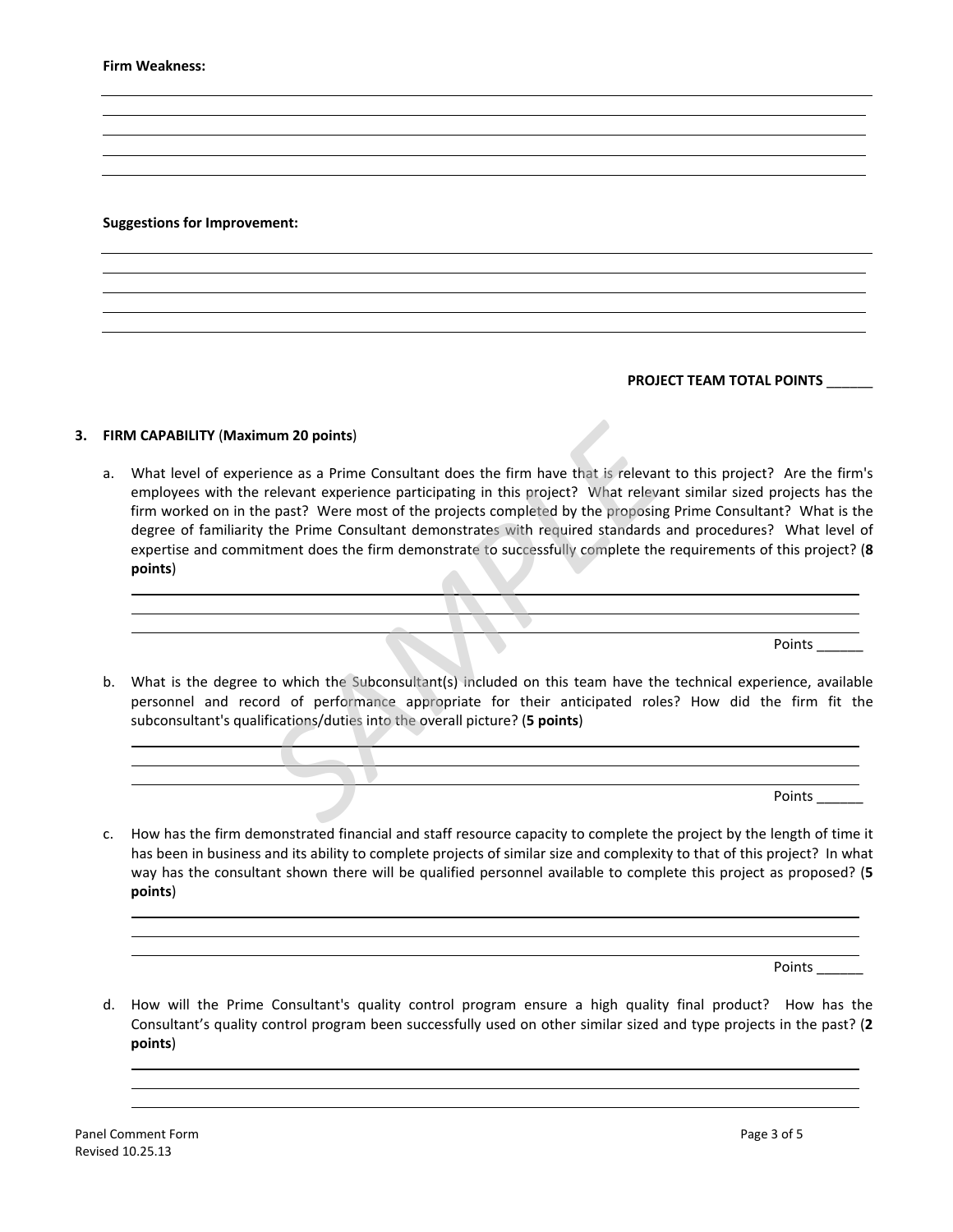# **FIRM CAPABILITY SUMMARY** *(Comments Required)***:**

**Firm Strength:**

**Firm Weakness:**

**Suggestions for Improvement:**

**FIRM CAPABILITY TOTAL POINTS \_\_\_\_\_\_**

**CATEGORY 1 – 3 TOTAL POINTS \_\_\_\_\_\_** FIRM CAPAE